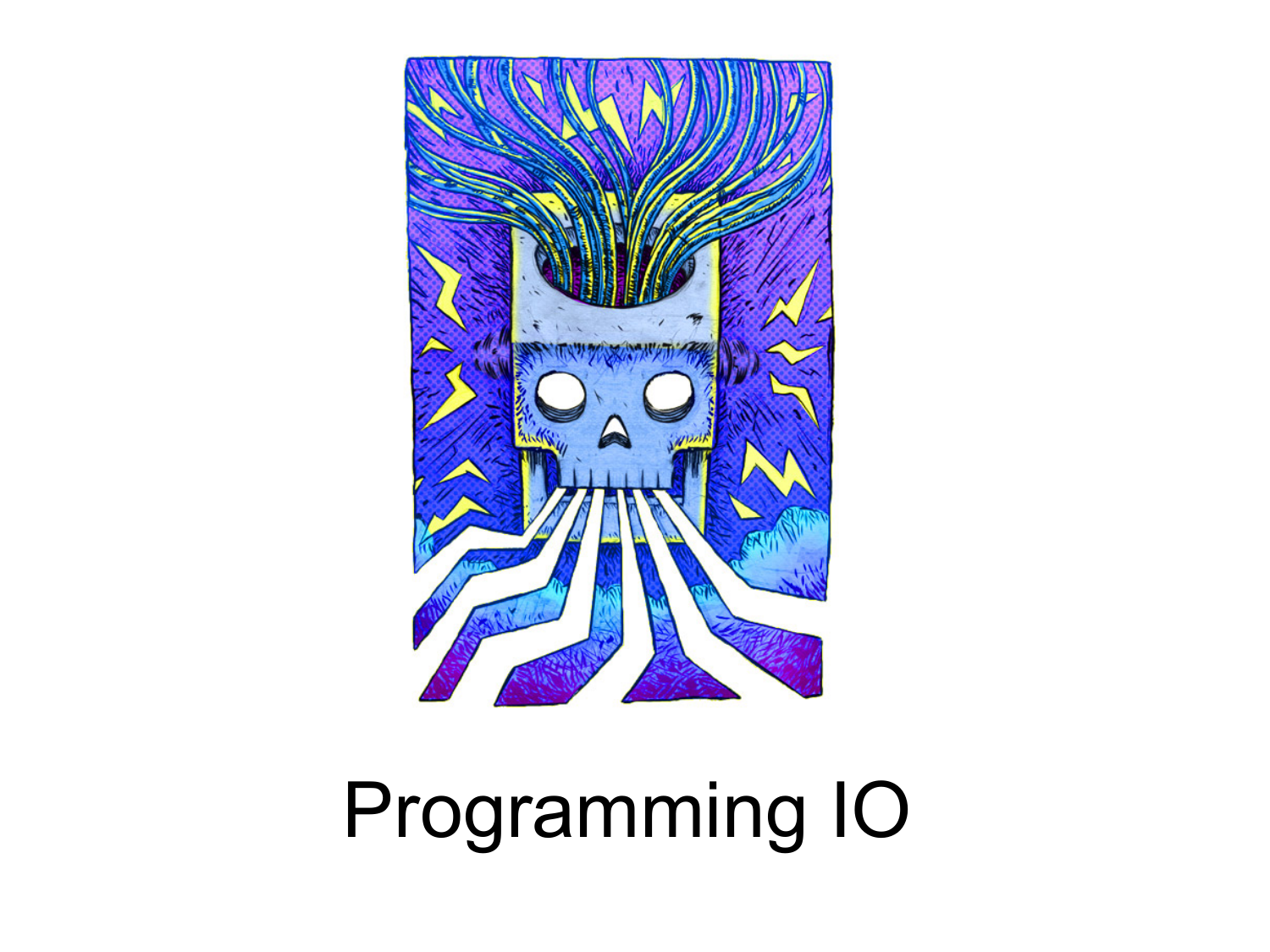### $a + b = b + a$ ?

Think of programming language. Imagine a program which contains  $f() + g()$ where all you know is that f and g both return integers Can you safely swap f and g?  $g() + f()$ Or can they be computed in parallel?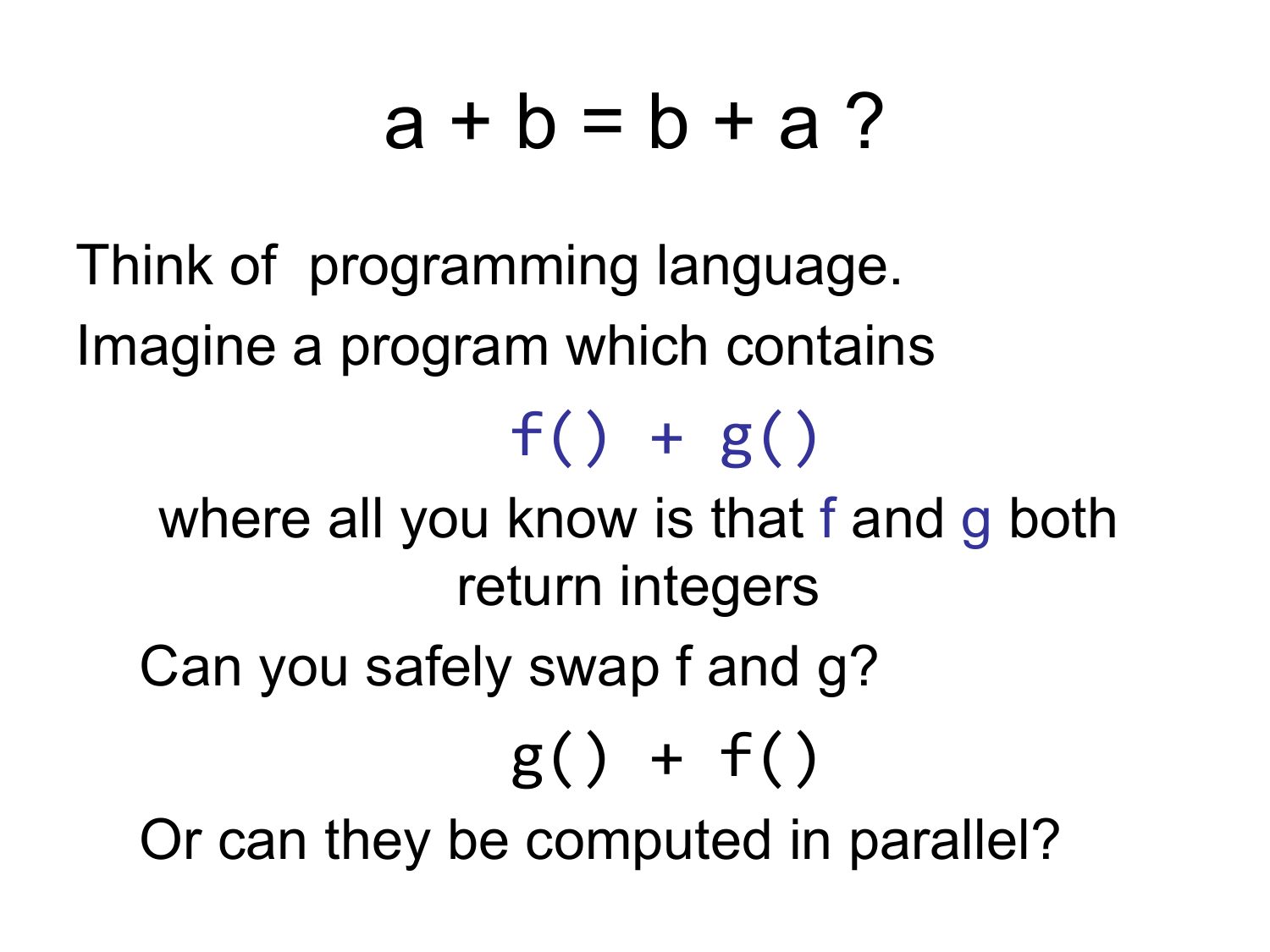# When is a function a function?

In most programming languages, **no**, because functions are not really functions in the mathematical sense.

e.g., Python:  $input() + input()$ 

Haskell is a **pure** functional language. Functions really are functions.

So how can Haskell be pure and still interact with the outside world?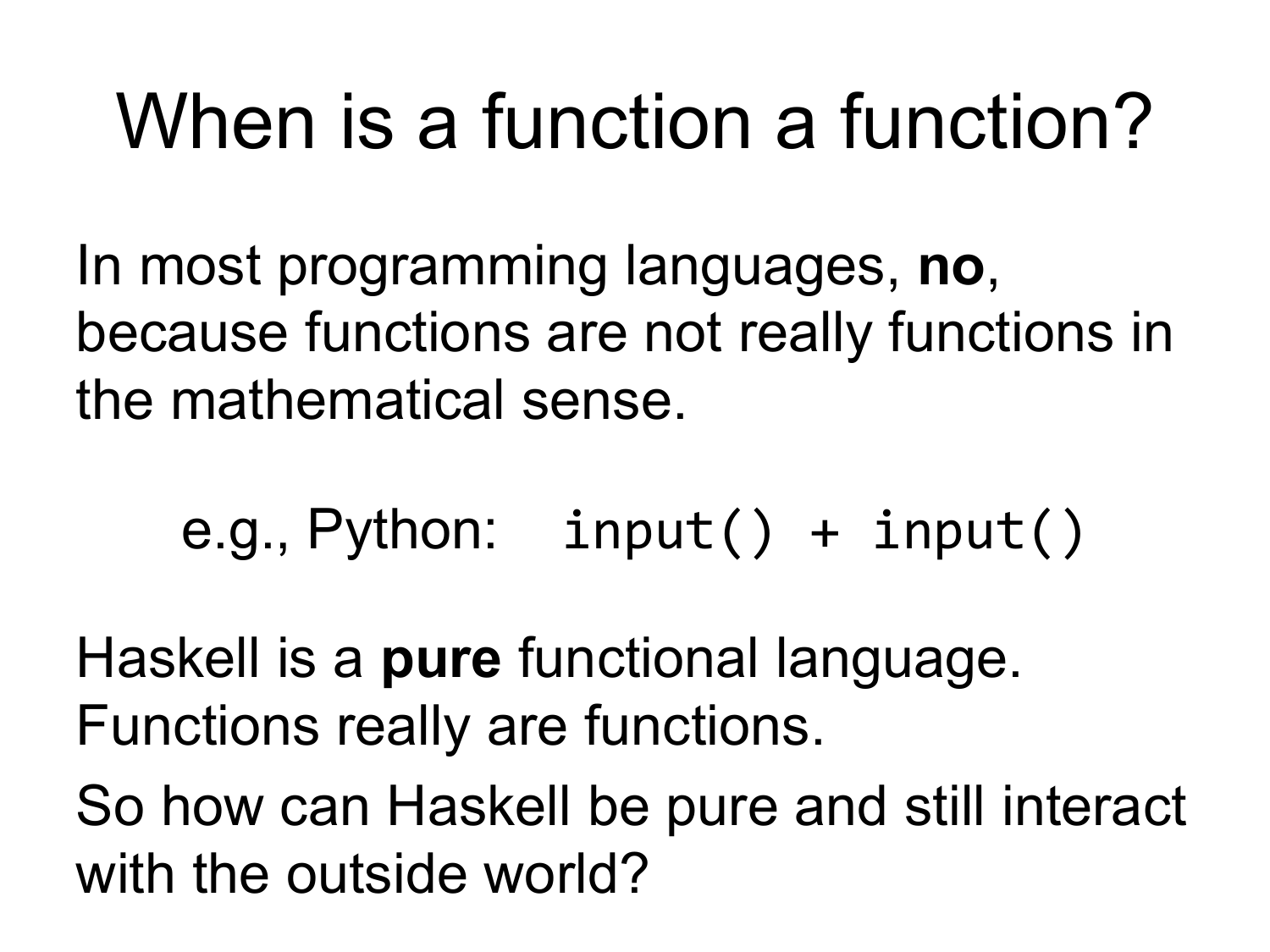## Let's run a Haskell program...



• What's the type of that result???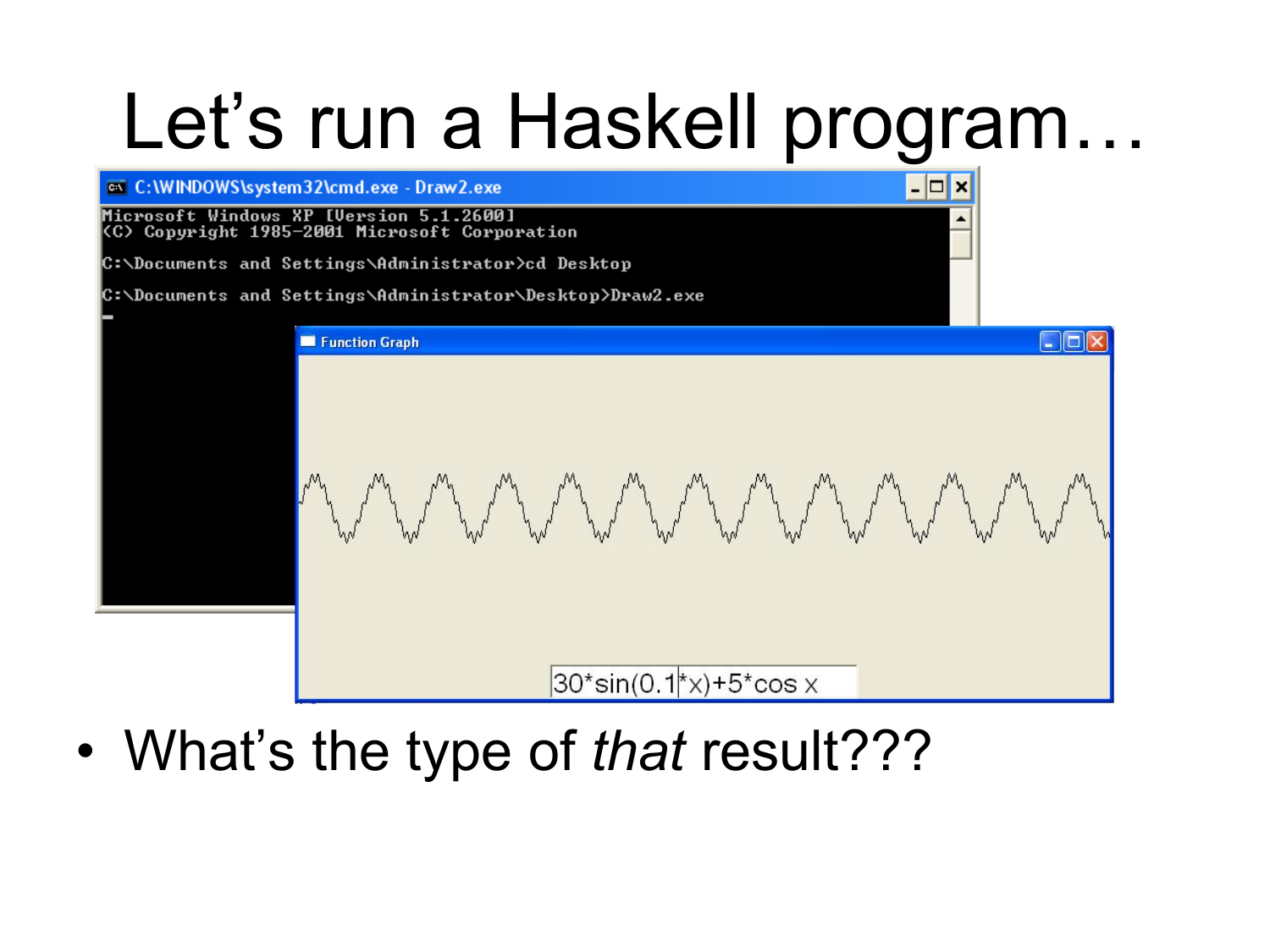# A Much Simpler Example

Prelude> writeFile "foo" "baz"

Prelude>

- Writes baz to the file called foo.
- No result displayed—wonder why not?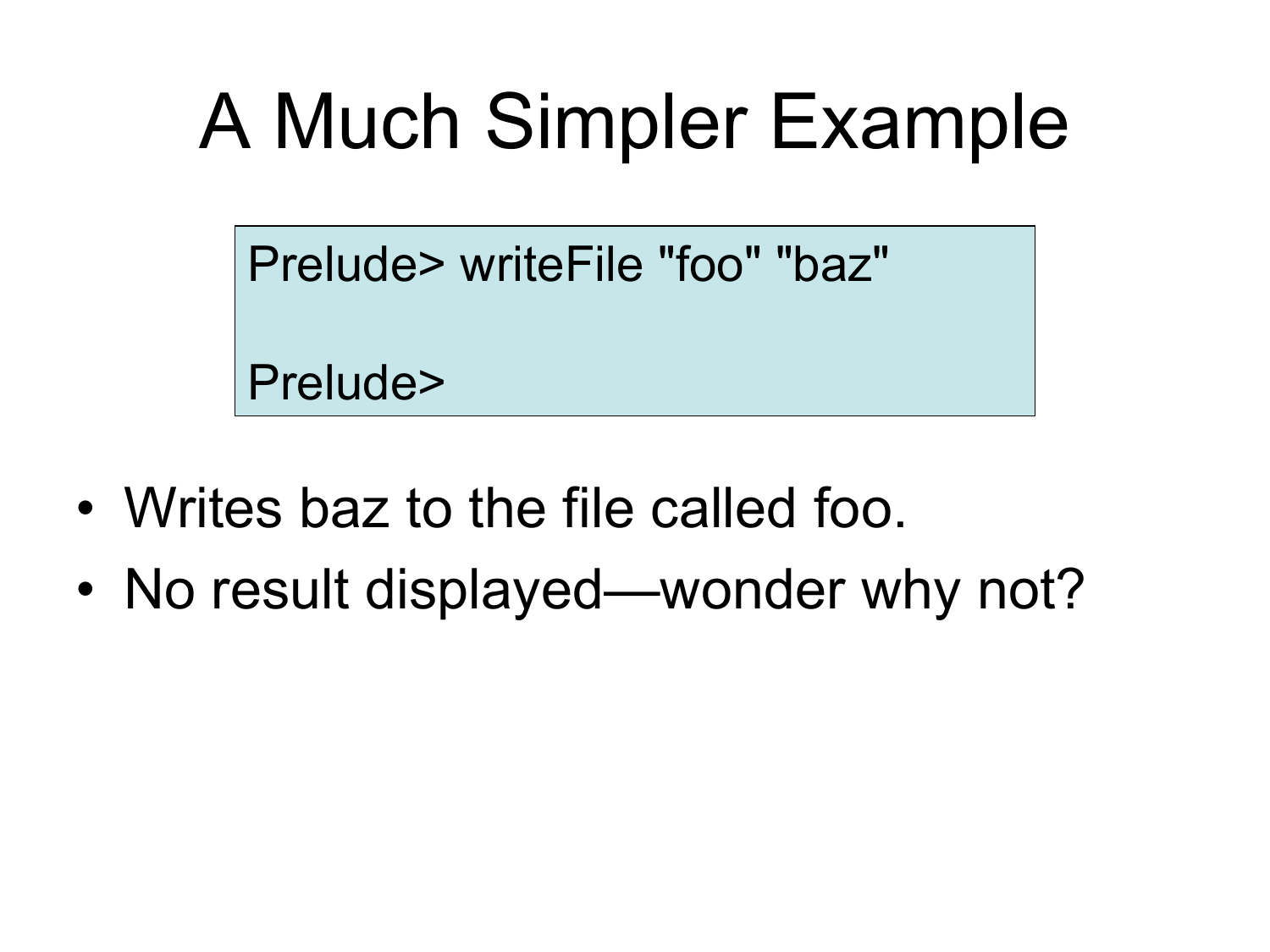

- A String is a *list of characters*
- A character (Char) corresponds more-orless to a key on the keyboard.
- Examples: 'a', '1', ' '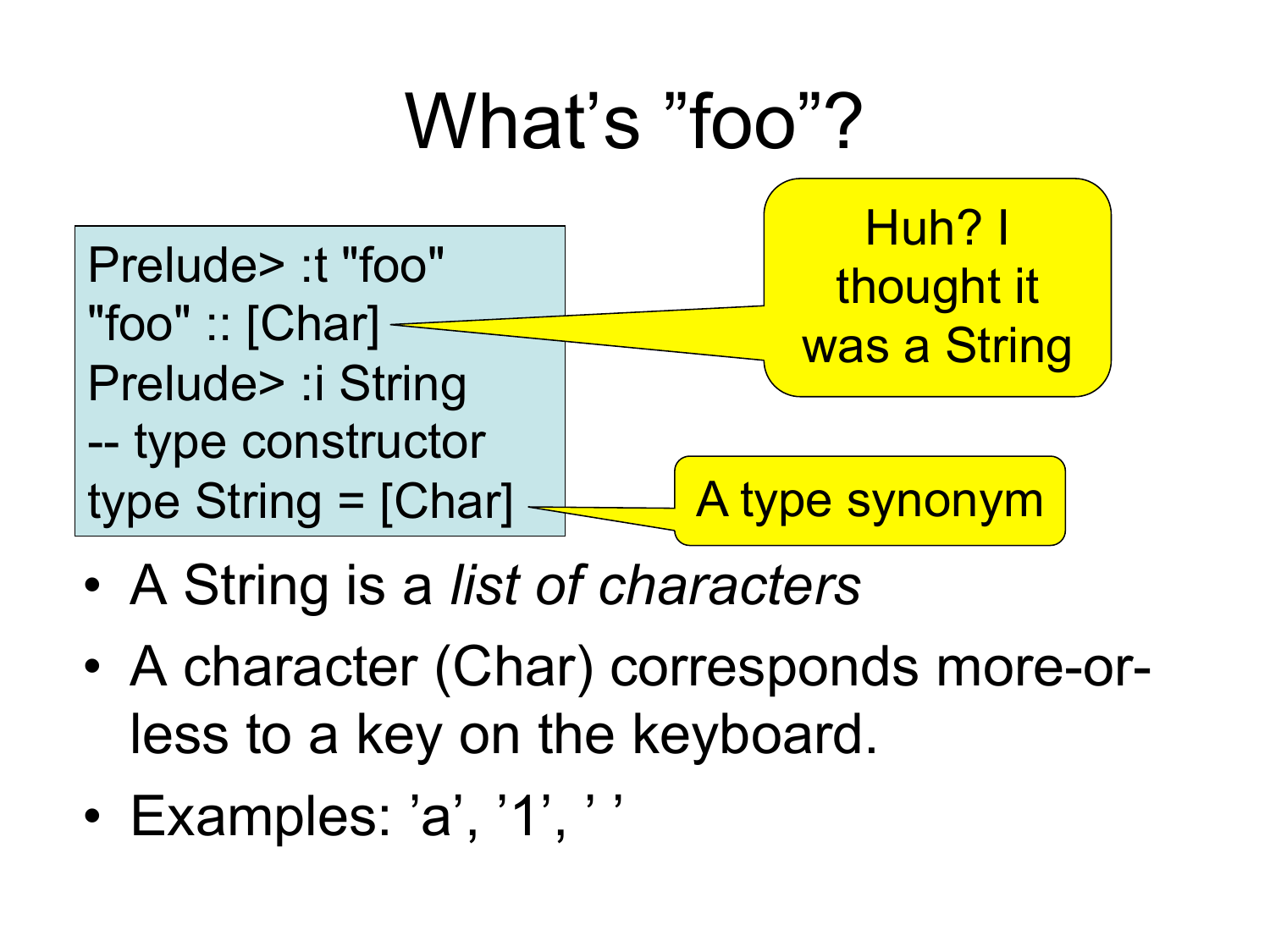# What's writeFile?



• When GHCi finds an expression of IO type, it *obeys the instructions* instead of printing them.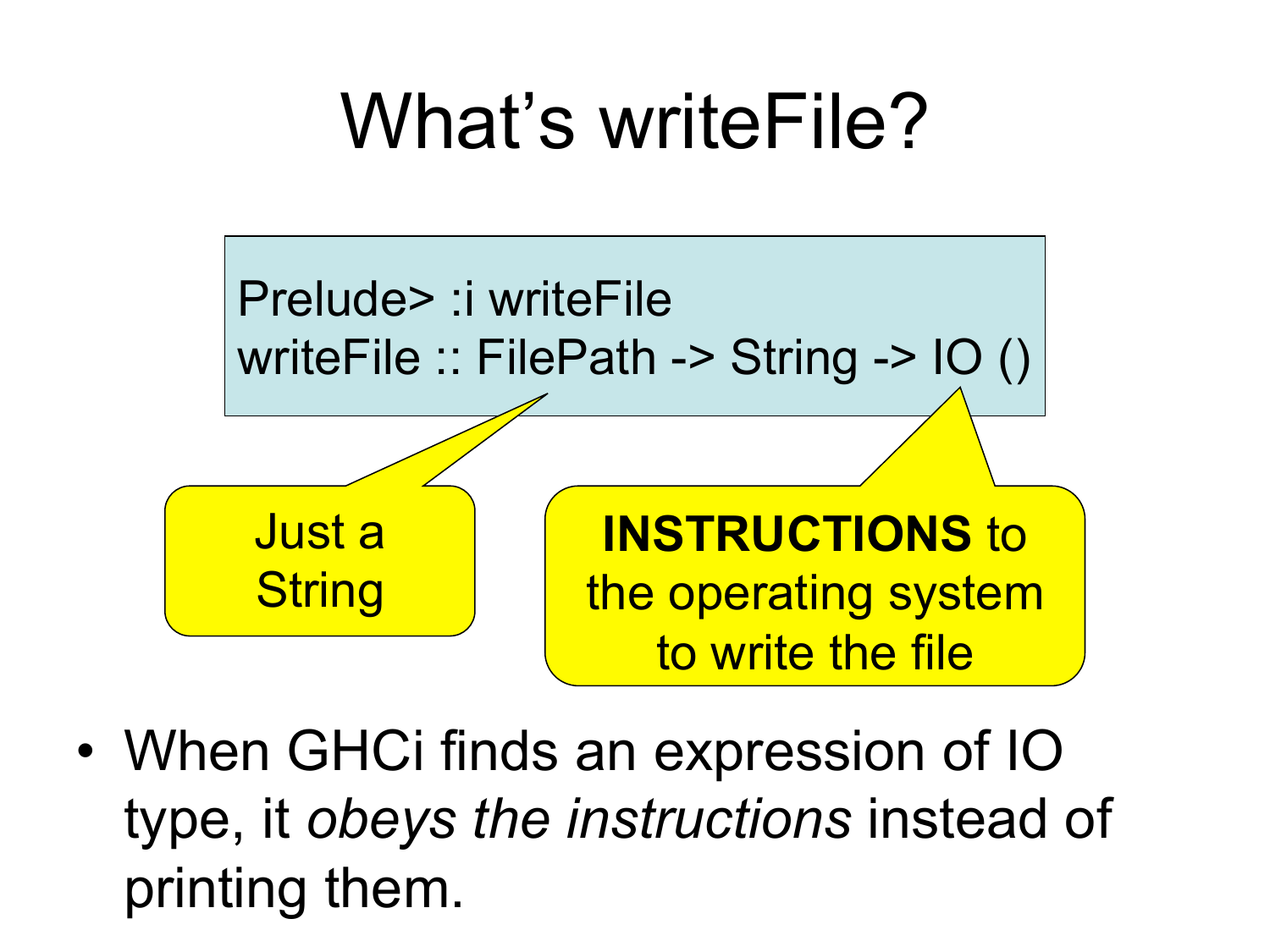# An Analogy

• Instructions:

Take this card, go to a Bankomat. Put in the card. Enter this code, select 500kr. Take the money and the card.

• Value:



Which would you rather have?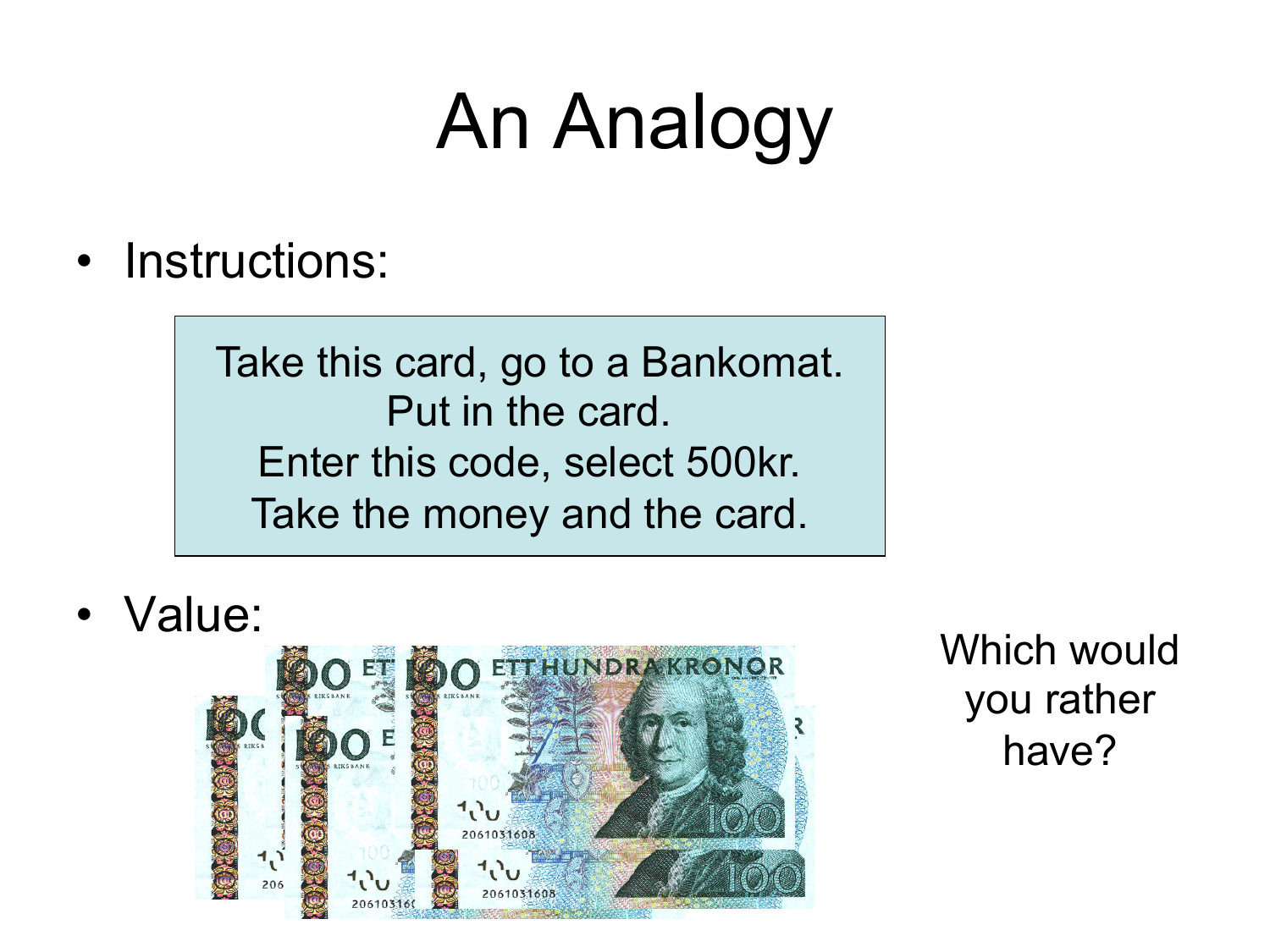# Instructions with Results

• Instructions can have results:

Prelude> :i readFile readFile :: FilePath -> IO String

> Instructions for computing a String

- readFile "foo" *is not a String*, and no String can be extracted from it  $\frac{1}{2}$  Just as no 500:- can be m a bank card
- But it can be used as *part* of more complex instructions, to compute a String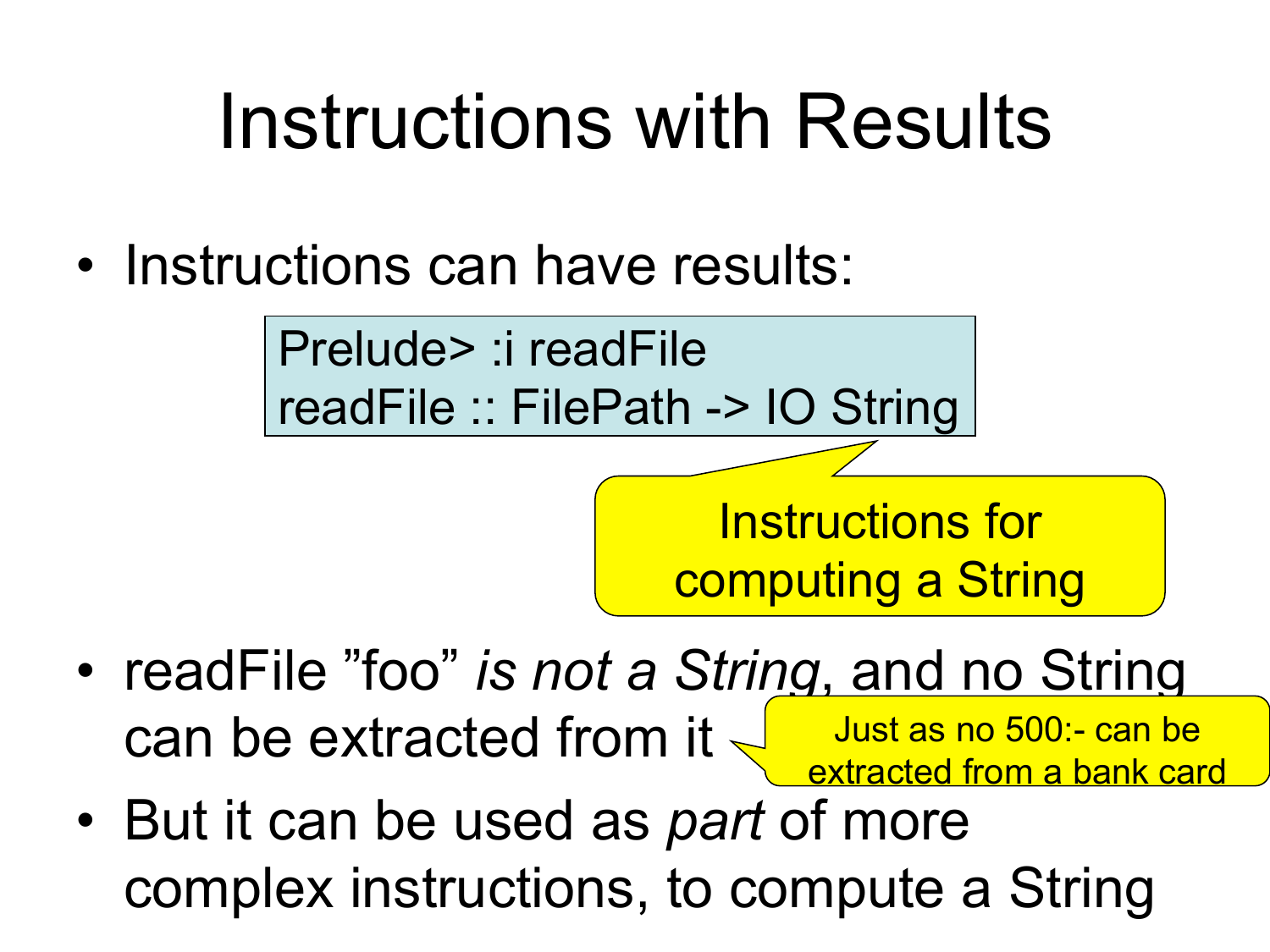# Combining Instructions

• We combine instructions using **do:** 

copyFile *fromA toB* = **do** contents <- readFile *fromA* writeFile *toB* contents

- readFile fromA is an IO String
- But contents is just a String
- writeFile toB (readFile fromA)

"First follow readFile instructions, call the result contents, then follow **writeFile** instructions"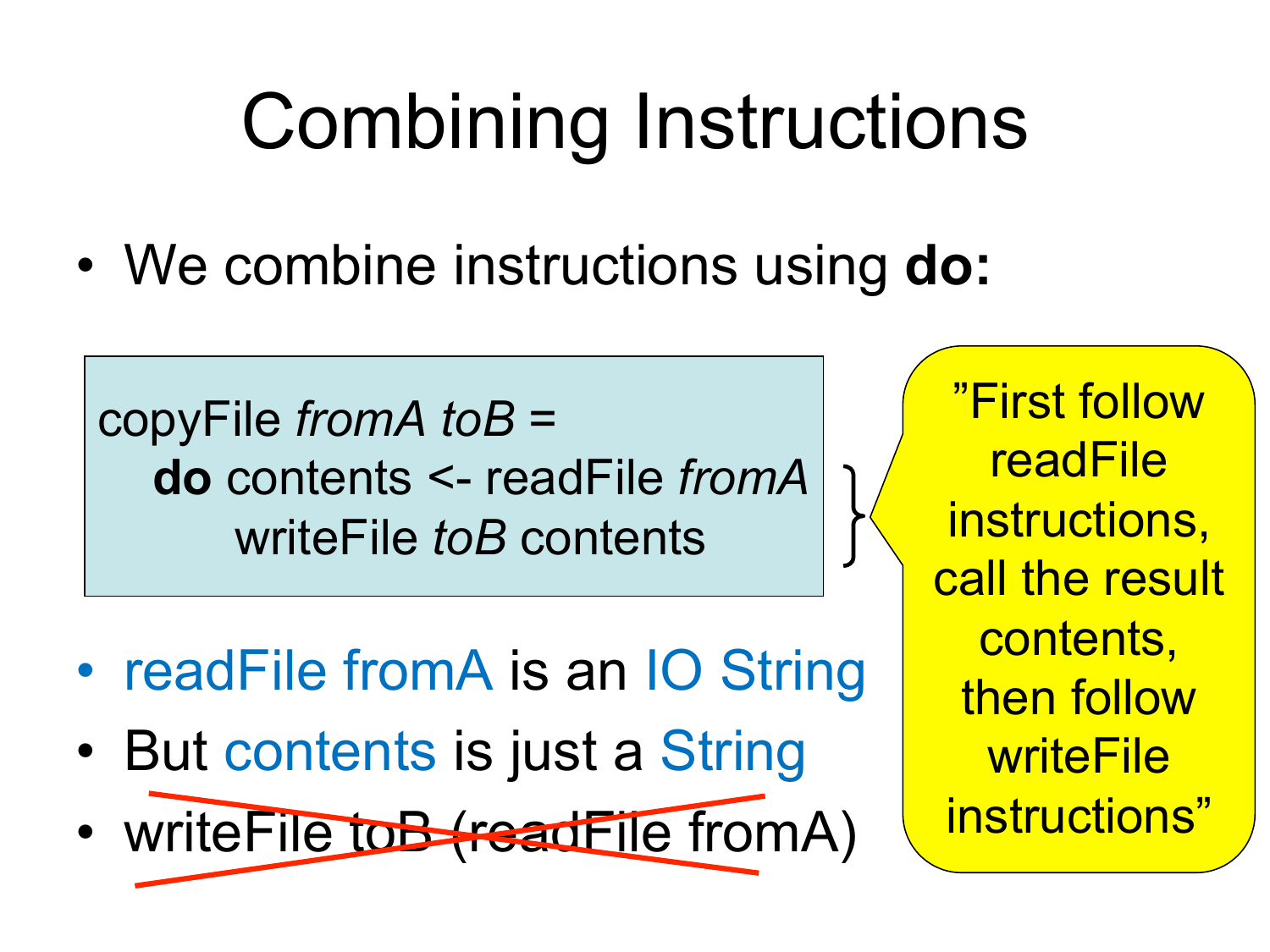#### Example: Displaying Instruction Results



Main> display (readFile "foo")

"baz"

Main> display (writeFile "foo" "bar") ()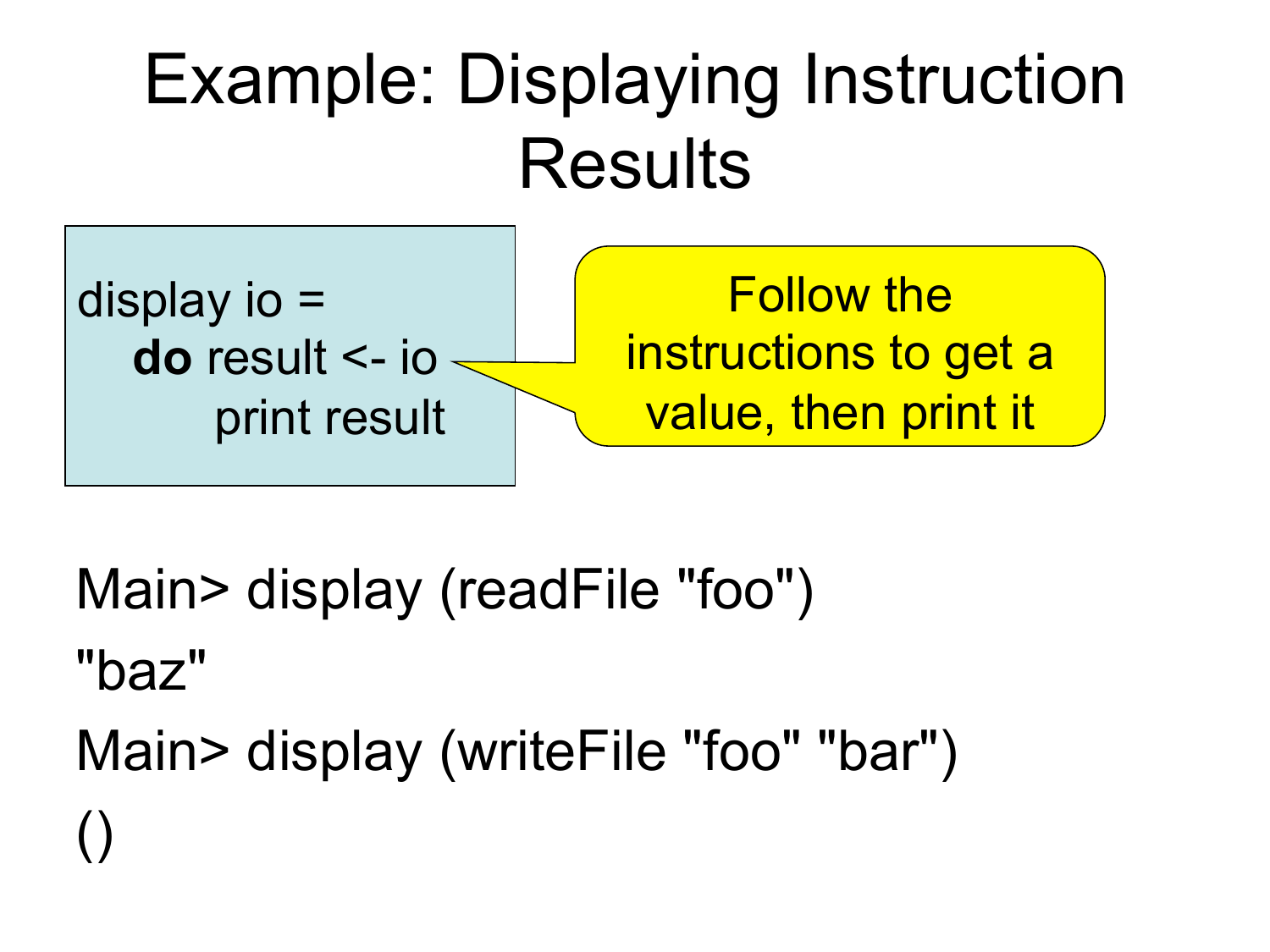# Repeating Instructions



An instruction to compute the given result

Main> display (doTwice (print "hello"))

"hello" "hello"

 $((),())$ 

()

*Writing* instructions and *obeying* them are two different things!

Main> display (dont (print "hello"))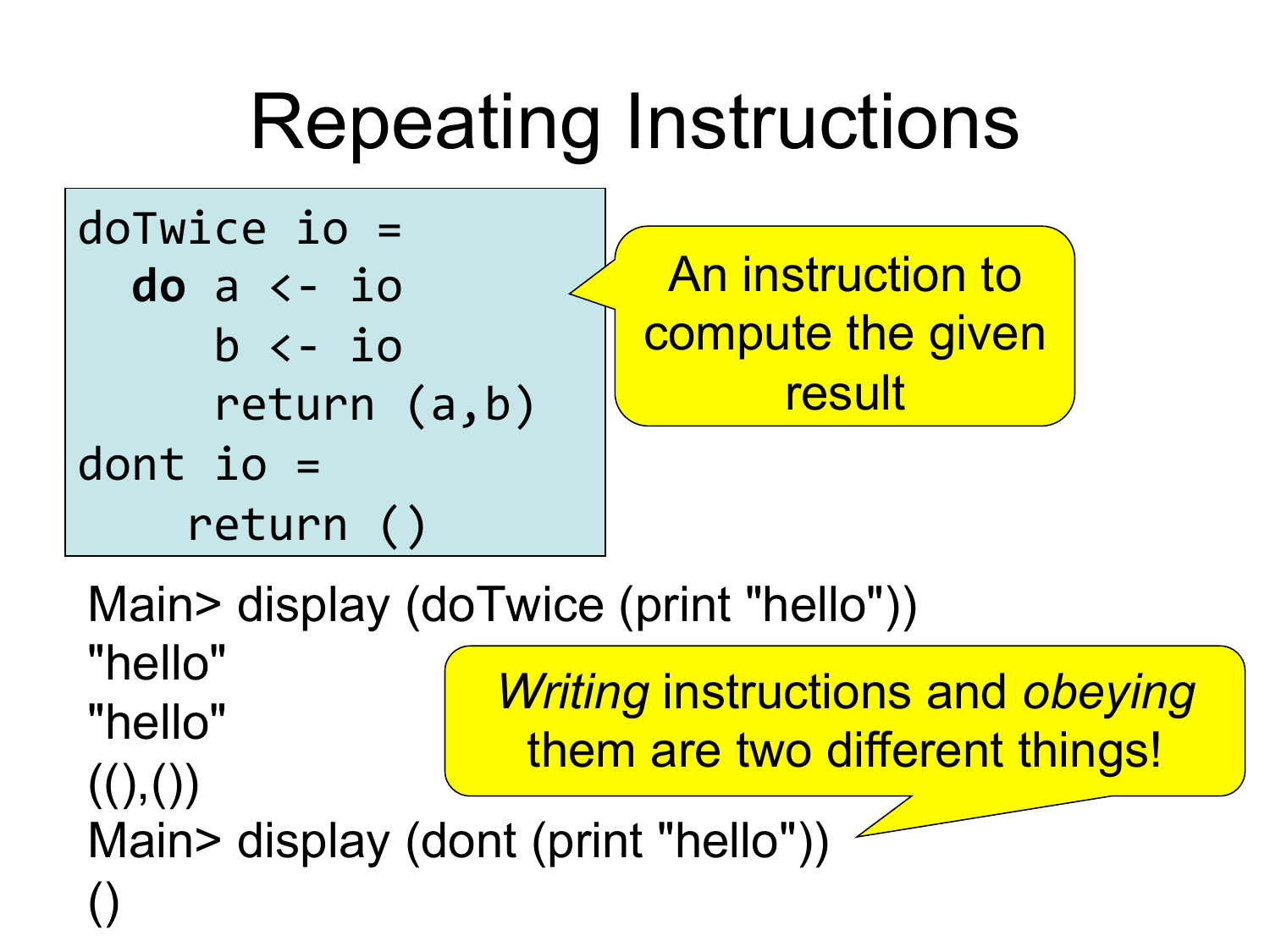# Why Distinguish Instructions?

- *Functions* always give the same result for the same arguments
- *Instructions* can behave differently on different occasions
- Confusing them (as in most programming languages) is a major source of bugs
	- This concept a major breakthrough in programming languages in the 1990s
	- How would you write doTwice in C?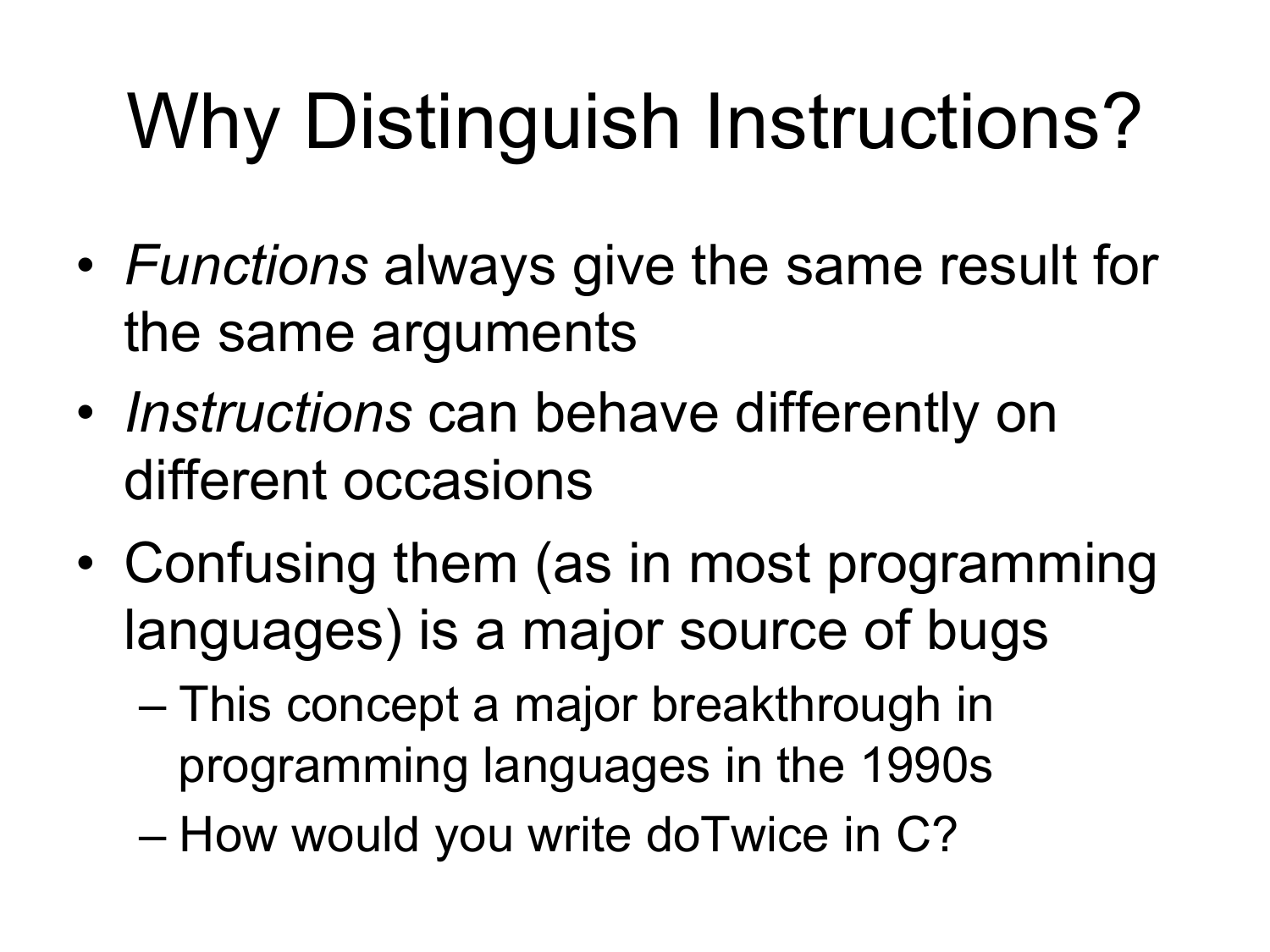## Monads = Instructions

• What is the type of doTwice?

Main> :i doTwice doTwice :: Monad  $a \Rightarrow a \ b \Rightarrow a \ (b,b)$ 

Even the *kind of instructions* can vary! Different kinds of instructions, depending on uctions, deperiulity on <br>who obeys them.<br>who obeys them.

Whatever kind of result argument produces, we get a pair of them

system.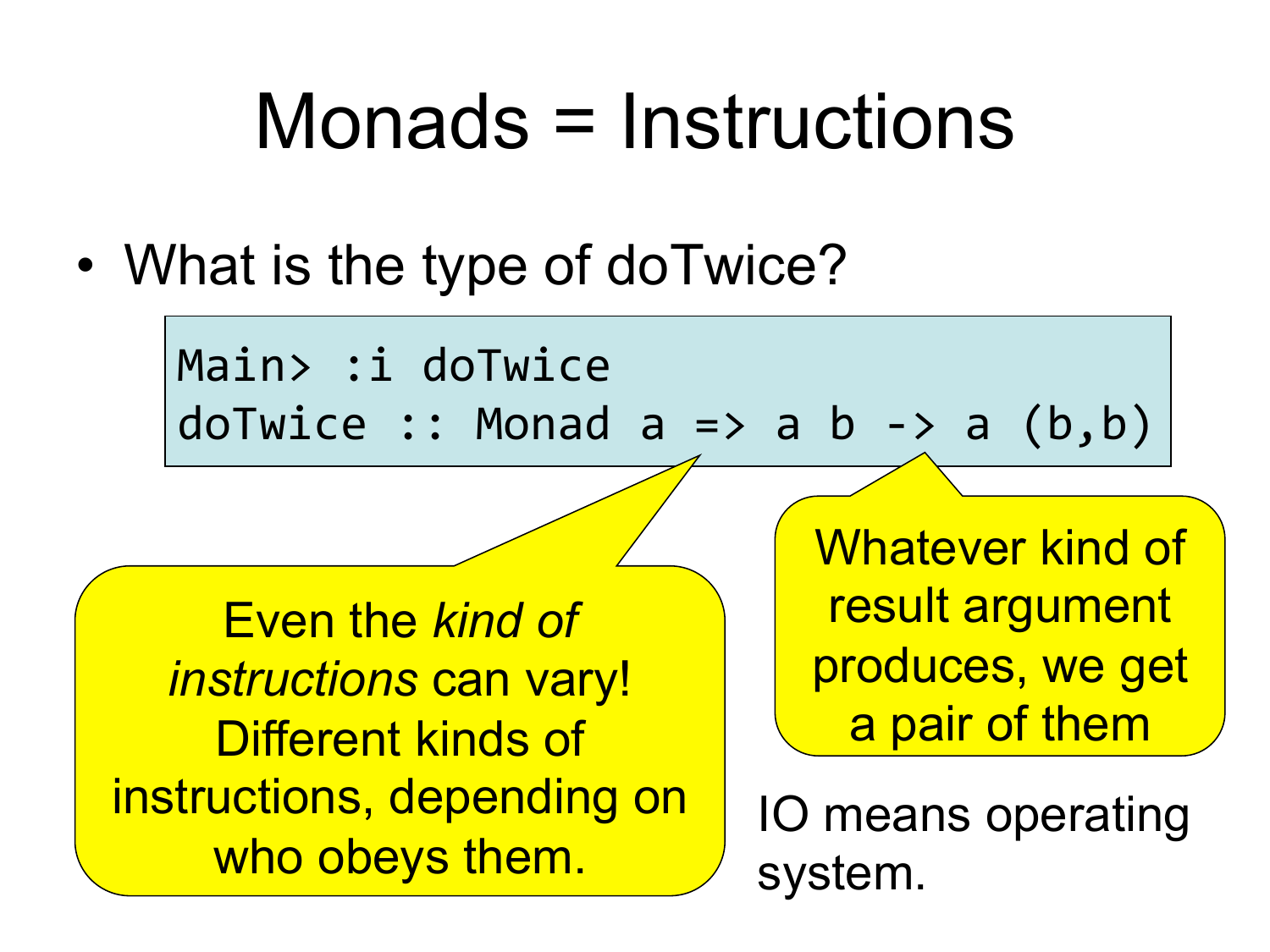# Monads = Instructions

- A new built-in type – IO a Instructions to the Operating System
- Standard functions:

– …

 $-$  putStr  $\therefore$  String -> IO ()

() is the "empty tuple" – no interesting **contents** 

- readFile :: FilePath -> IO String
- writeFile :: FilePath -> String -> IO ()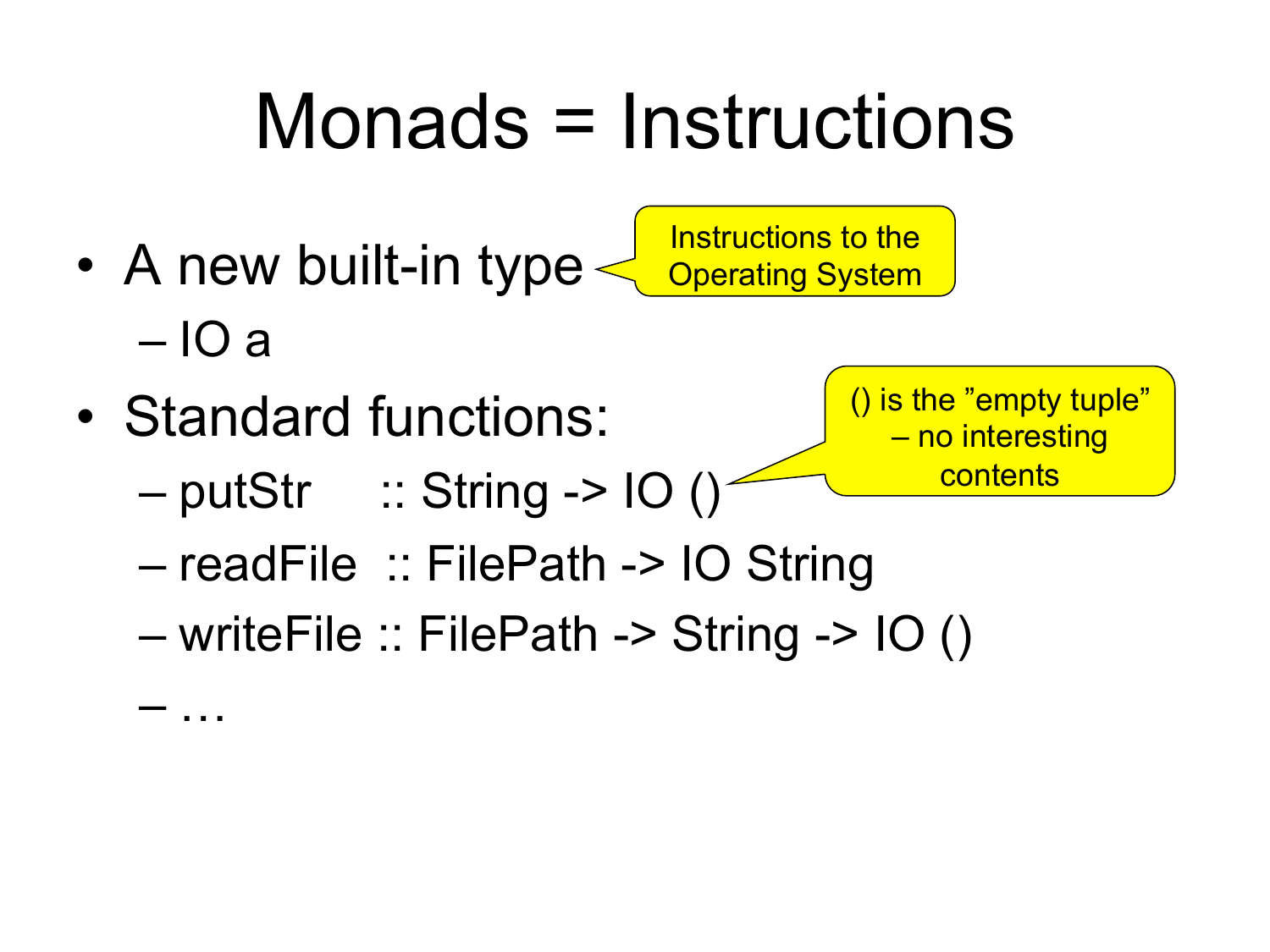## Quiz

• Define the following function:

ones sortFile :: FilePath  $\rightarrow$  FilePath  $\rightarrow$  IO ()

- "sortFile file1 file2" reads the lines of file1, sorts them, and writes the result to file2  $r = \frac{1}{2}$
- You may use the following standard functions:  $\overline{\phantom{a}}$  sorted  $\overline{\phantom{a}}$  ,  $\overline{\phantom{a}}$  ,  $\overline{\phantom{a}}$  ,  $\overline{\phantom{a}}$  ,  $\overline{\phantom{a}}$  ,  $\overline{\phantom{a}}$  ,  $\overline{\phantom{a}}$  ,  $\overline{\phantom{a}}$  ,  $\overline{\phantom{a}}$  ,  $\overline{\phantom{a}}$  ,  $\overline{\phantom{a}}$  ,  $\overline{\phantom{a}}$  ,  $\overline{\phantom{a}}$  ,  $\overline{\phantom{a}}$  ,  $\overline{\phant$

| sort  | :: Ord a => [a] -> [a]                   |
|-------|------------------------------------------|
| lines | $:$ String $\rightarrow$ [String]        |
|       | unlines :: $[String] \rightarrow String$ |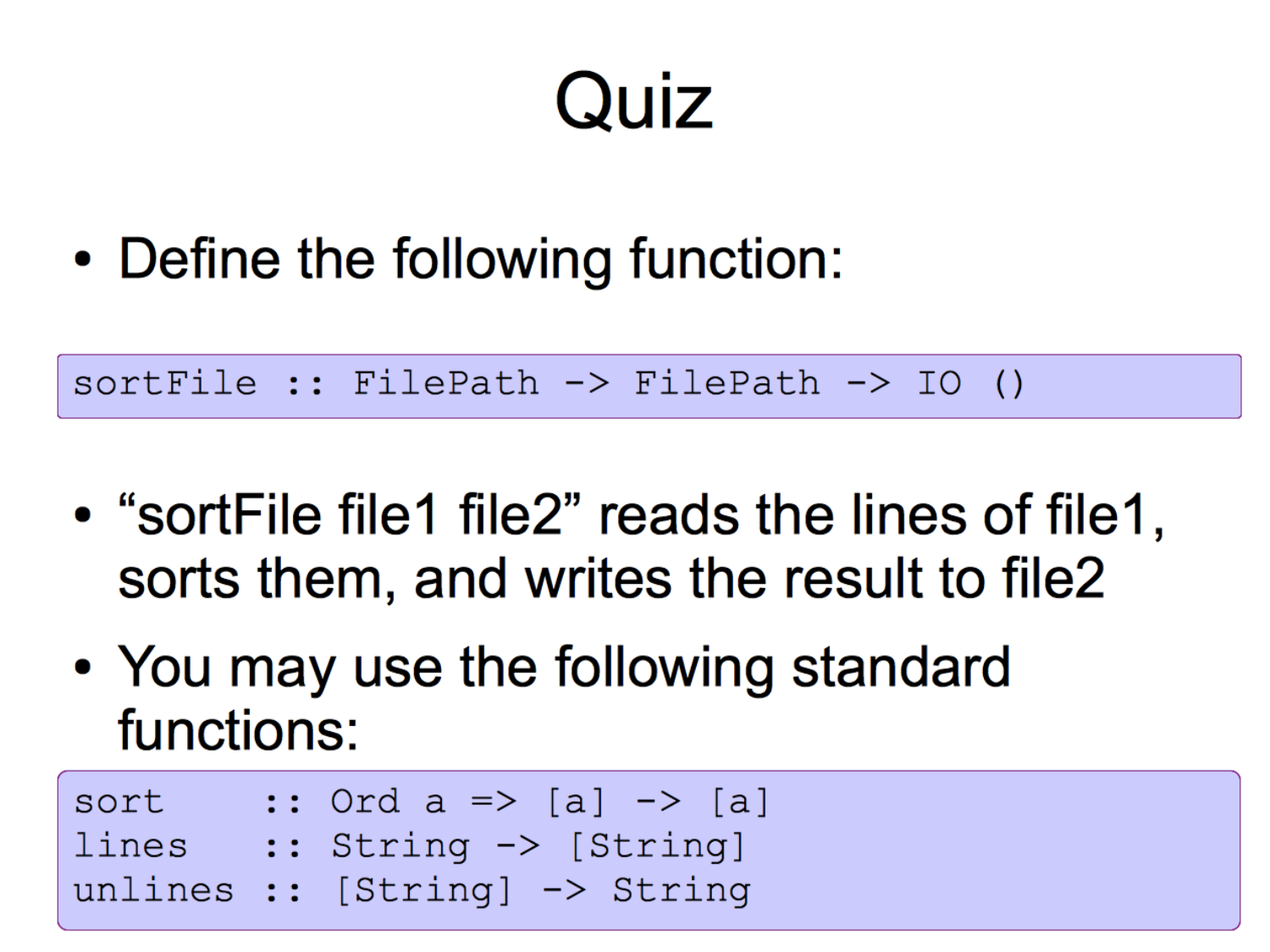## An example

• Suppose:

 lastCommand :: [IO a] -> IO a lastCommand ios = head (reverse io)

• What happens:

lastCommand [print "apa", print "bepa", print "cepa"]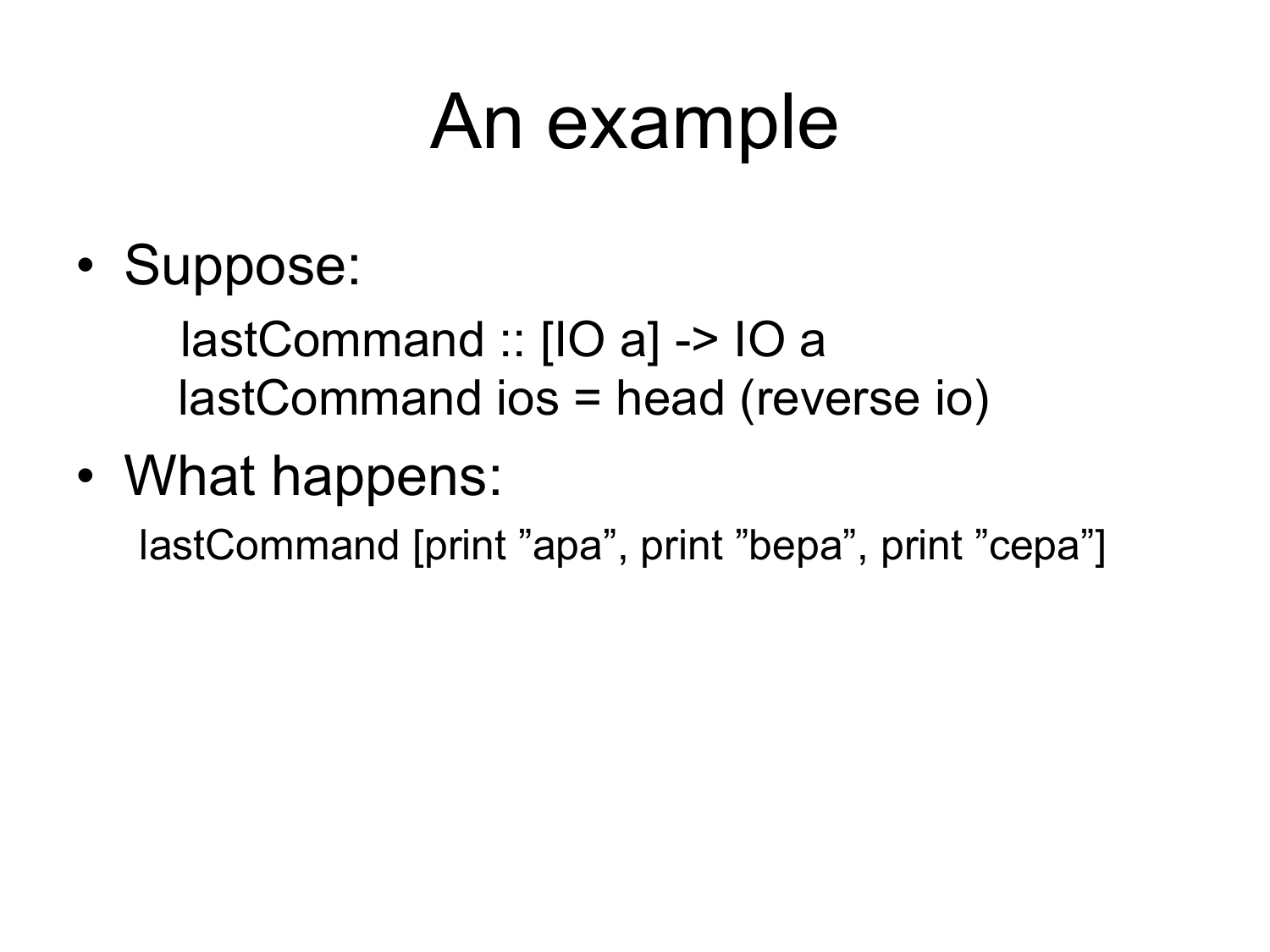## **Sequence**

- Useful functions: sequence :: [IO a] -> IO [a] sequence  $:: [IO a] \rightarrow [O ()$
- Example:

printTable :: [String] -> IO () printTable xs = ?

ghci> printTable ["apa","bepa","cepa"]

- 1: apa
- 2: bepa
- 3: cepa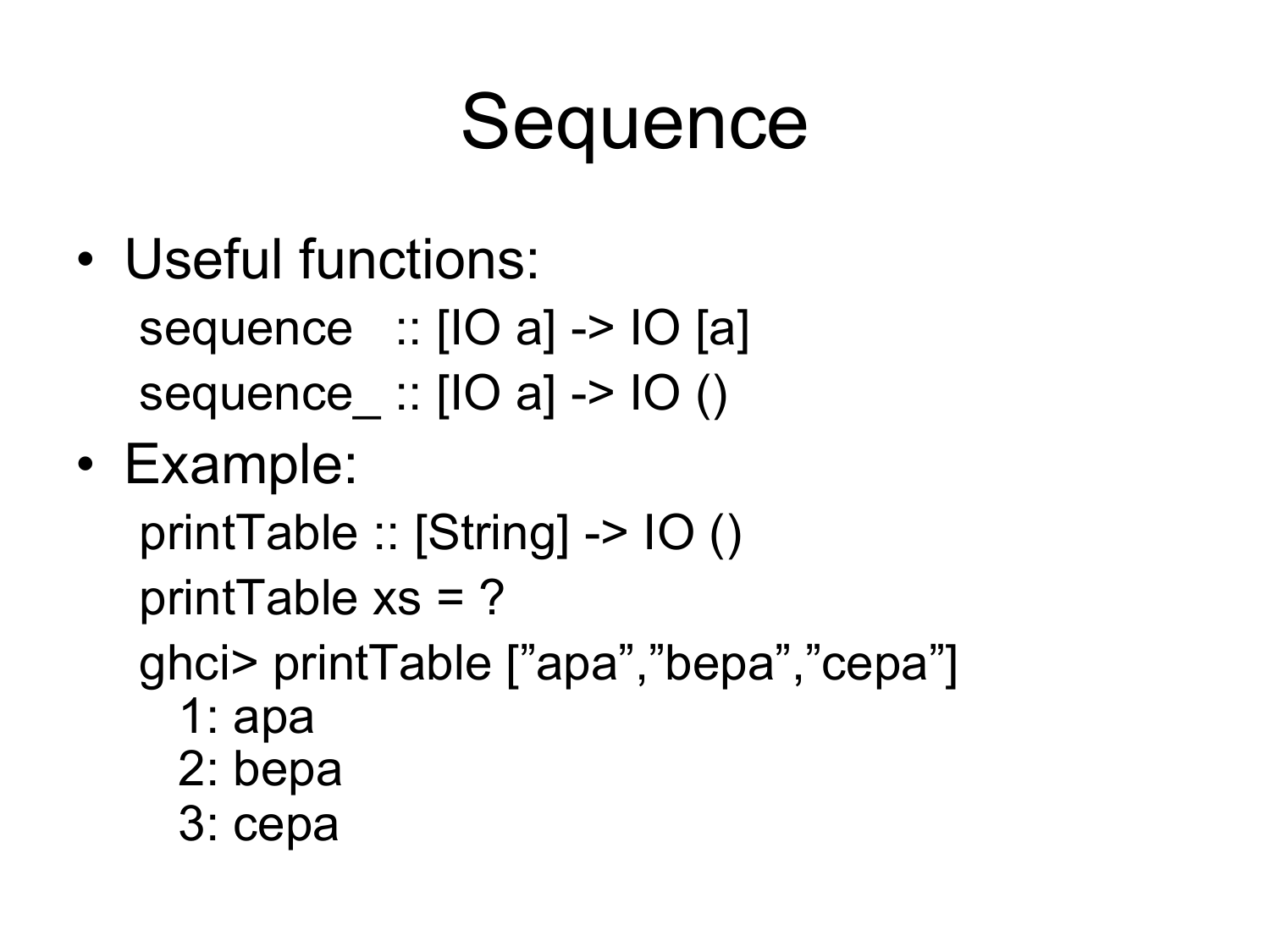## printTable

 $printTable :: [String] \rightarrow IO()$ printTable xs = sequence\_ [putStrLn (show i ++ ":" ++  $x$ )  $|(x,i)$  <- zip xs  $[1..]$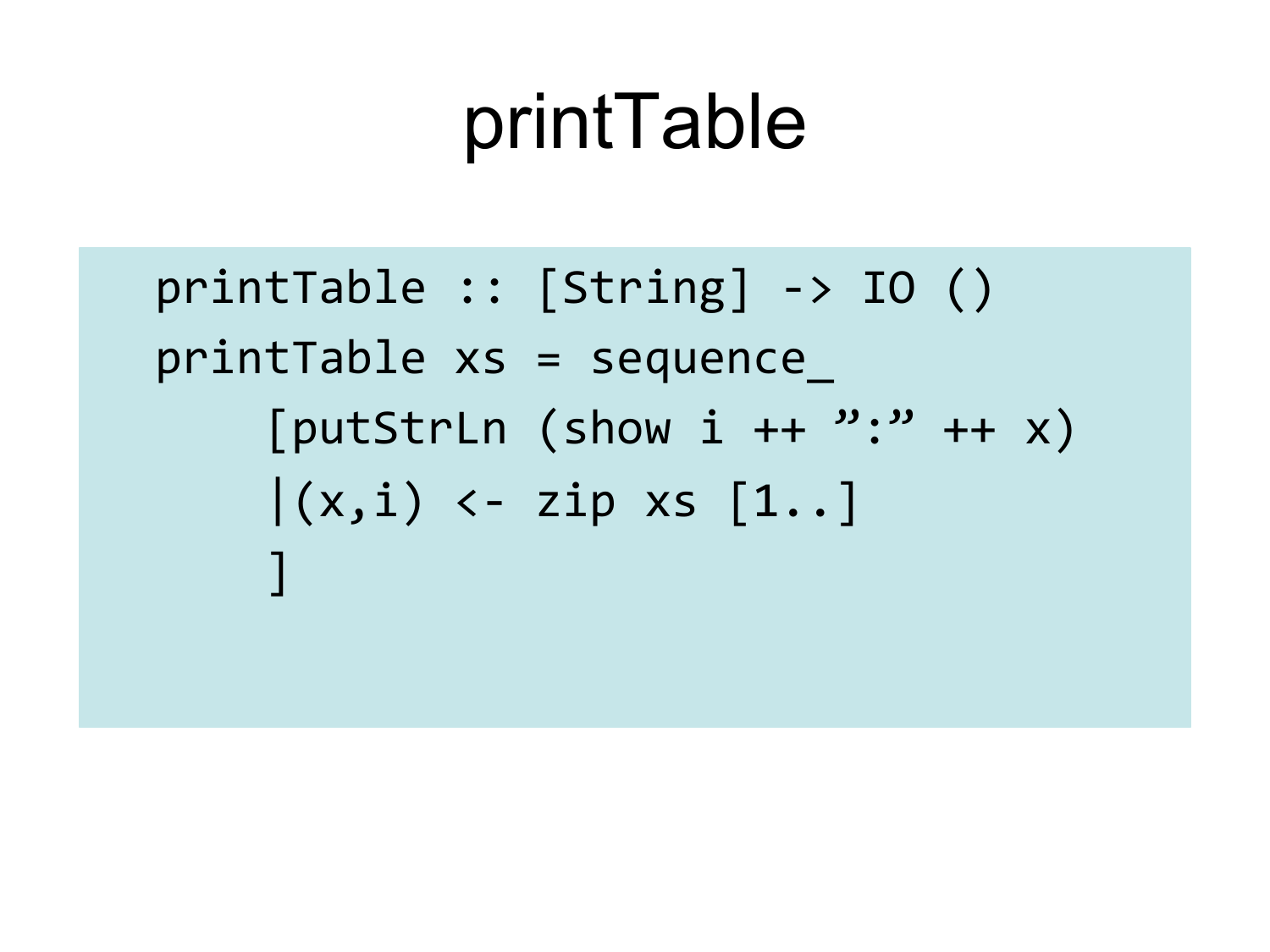## printTable

Or equivalently:

 $printTable :: [String] \rightarrow IO()$ printTable xs = sequence\_ (map putStrLn table) where table =  $[($  show  $i +$   $+$  ":"  $++$  x)  $|(x,i)| \leftarrow zip xs [1..]$